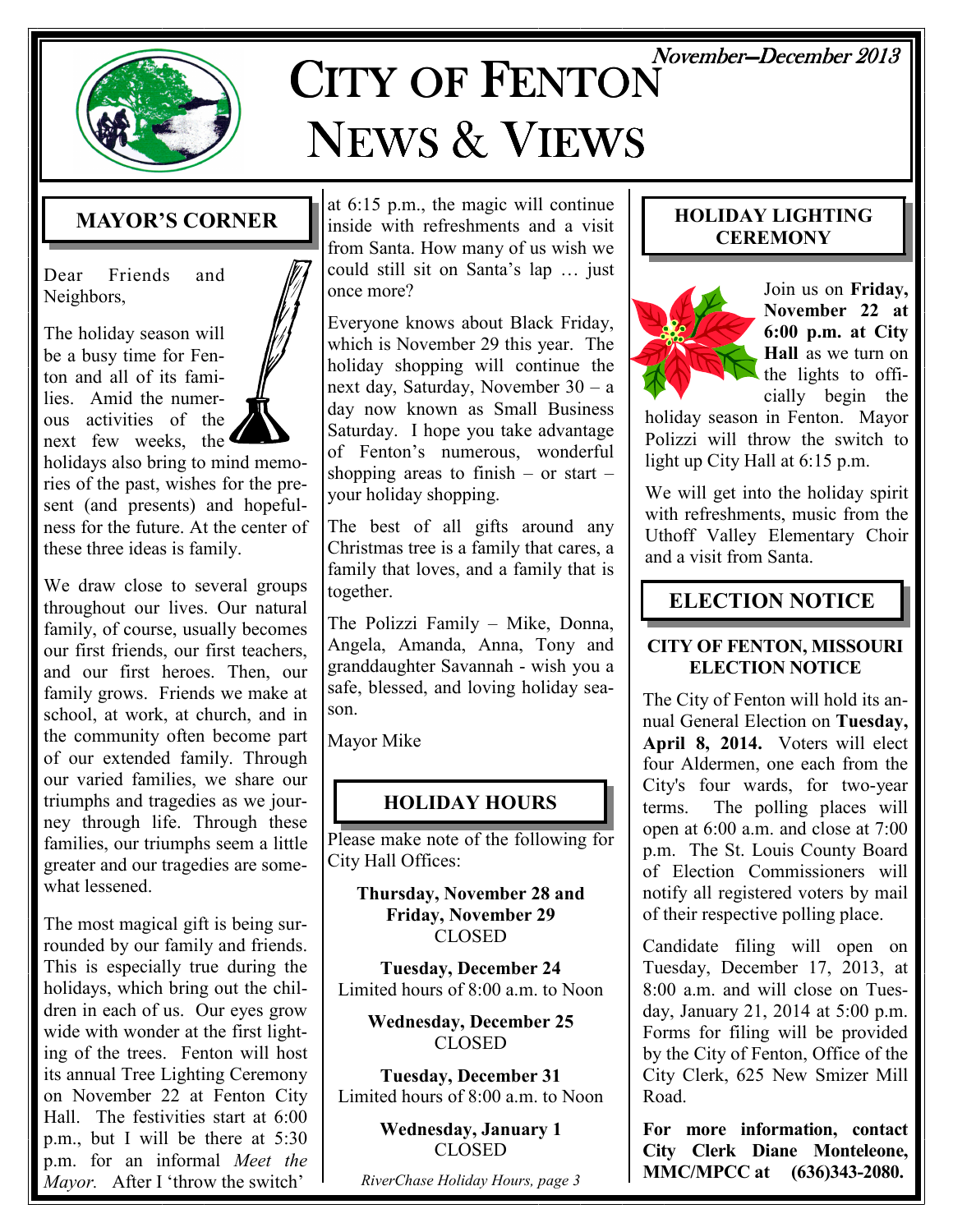#### PLANNING & ZONING **COMMISSION** PUBLIC HEARING

On Tuesday, December 3, 2013, the Planning & Zoning Commission will hold a Public Hearing at 7:00 p.m. during their regularly scheduled meeting at City Hall to consider the following:

#### OLD BUSINESS:

• A Petition by St. Louis County Library District for a Special Use Permit to operate a Public Library at 705 and 725 New Smizer Mill Road. The properties are zoned "R-1" Single-Family Residential Zone District.

#### NEW BUSINESS:

- A Petition by Robert R. Reiner to subdivide one existing lot into three lots. The existing lot is addressed as 207 Water Street and is zoned "OT-1" Olde Towne Historic Zone District.
- A Petition by Sprint for a Special Use Permit to modify an existing telecommunication facility addressed as 457 S. Old Highway 141. The parcel is addressed as 605 S. Old Highway 141 and is zoned "NU" Non-Urban (St. Louis County Zoning District).

(continued, next column)

#### Page 2 FENTON NEWS & VIEWS November-December 2013

#### A Petition by Verizon Wireless for a Special Use Permit to modify an existing telecommunication facility addressed as 607 S. Old Highway 141. The parcel is addressed as 605 S. Old Highway 141 and is zoned "NU" Non-Urban (St. Louis County Zoning District).

#### SITE PLAN REVIEW:

None at this time.

For more information, please call Community Development at (636) 349-8110.

#### MSD CONSTRUCTION UPDATE

Work on the MSD Sanitary Replacement Project will continue along Larkin Williams (River Road) through the Meramec Greenway from Ferry Street to the Intersection of Larkin Williams and Henderson Drive over the next few weeks. The Trail along this route will be removed due to the construction activities. Once the contractor reaches the intersection of Larkin Williams and Henderson Drive, the construction operations will cross Larkin Williams into the main park system. Expect daily lane closures and possible traffic delays at this location as the contractor works to cross the roadway. Updates will be posted on the City of Fenton website as the work progresses.

#### BOARD OF ALDERMEN MEETING RESCHEDULED

### PLEASE NOTE ….

Due to the Thanksgiving Holiday, the November Board of Aldermen Meeting on Thursday, November 28 has been rescheduled.

The November Board of Aldermen Meeting will be held on Thursday, November 21 at 7:00 p.m. at City Hall.





Please note that only the recycling pickups will be delayed this year.

#### Thanksgiving Week

Trash: Monday, November 25 Recycling: Friday, November 29

#### Christmas Week

Trash: Monday, December 23 Recycling: Friday, December 27

\* Reminder—wrapping paper is recyclable, Styrofoam is not!

New Years Week

Trash: Monday, December 30 Recycling: Friday, January 3

For a list of acceptable items and holiday schedules, please visit Christian Environmental's website at:

http://www. christianenvironmentalservices. com/pickup\_fenton.php

#### SALES TAX REDISTRIBUTIONS TO ST. LOUIS COUNTY FOR SEPTEMBER 2013

The amount of sales tax redistributed back to St. Louis County for September 2013 is shown on the chart below.

| "A" Sales Tax Summary |                      | "B" (Pool) Sales Tax Summary |                      | <b>Combined Sales Tax Summary</b> |                    |
|-----------------------|----------------------|------------------------------|----------------------|-----------------------------------|--------------------|
| Generated             | <b>Redistributed</b> | Generated                    | <b>Redistributed</b> | Generated                         | Redistributed      |
| \$486,638             | $$249,337(51.2\%)$   | \$152.473                    | $$146,087 (95.8\%)$  | \$639.111                         | $$395,424(61.9\%)$ |

Total monthly sales tax generated was \$639,111, and the amount redistributed was \$395,424 or 61.9%. The total amount redistributed for 2013 is \$2,059,187.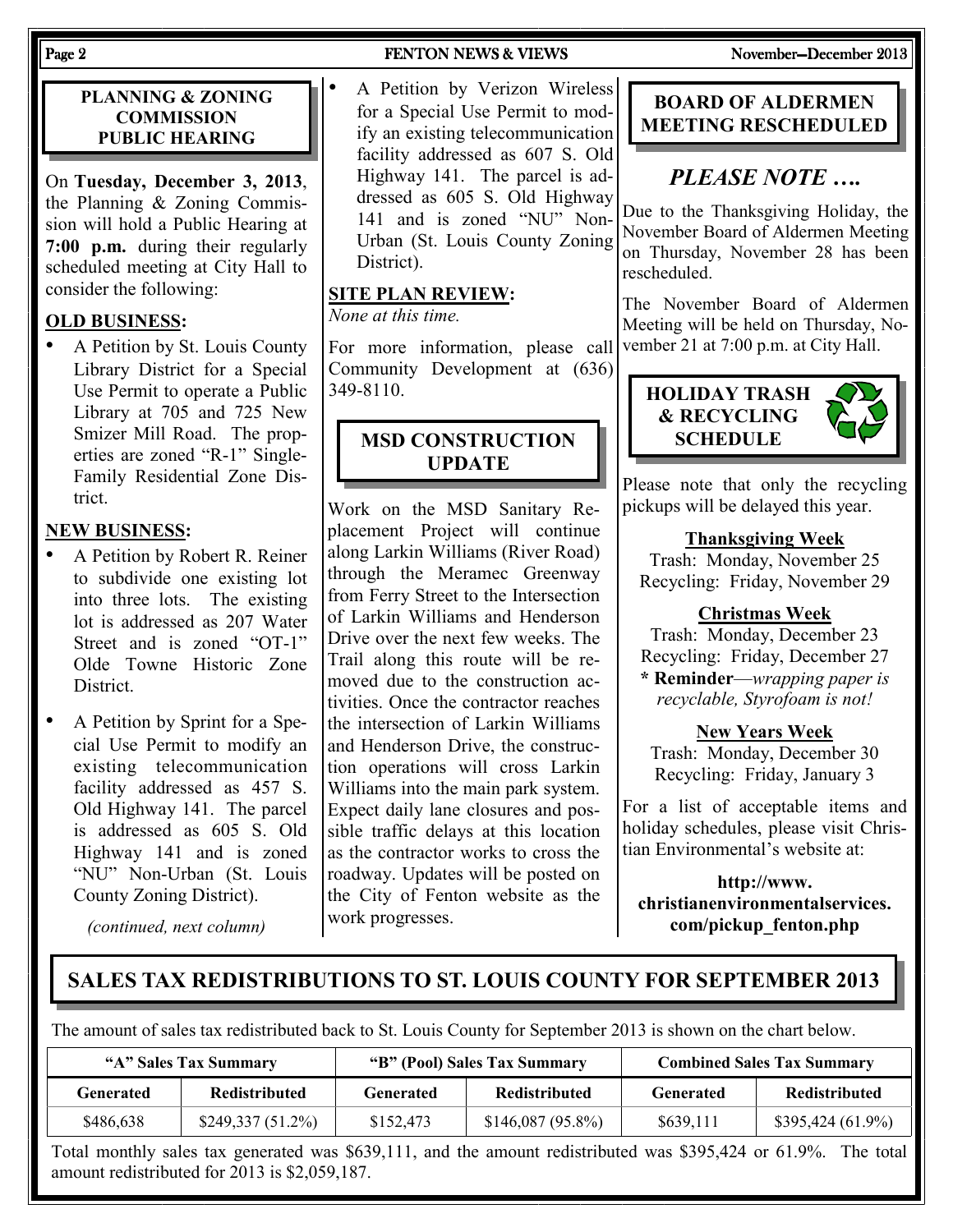

For information on any River-Chase program, including fees and times, contact RiverChase of Fenton at:

> (636) 343-0067 www.fentonmo.org

#### THE HOLIDAYS ARE HERE!

Now is the time to  $\epsilon$ book that special Holiday Party at River-Chase. From family

gatherings or company holiday parties, RiverChase can accommodate up to 160 people comfortably. Call today for availability.

#### GIFT CERTIFICATES

Gift Certificates to RiverChase can be purchased for any amount and are good for memberships, programs, classes, or sports leagues! Give the gift that lasts all year!

#### SENIOR LUNCH AND BINGO

Join us on Wednesday, December 11 at 10:30 a.m. Cost is \$6.50 per person and for lunch: Ham.





Open Swim 8:00 a.m. to 11:30 a.m. Open Swim Noon to 4:00 p.m.

#### Page 3 FENTON NEWS & VIEWS November—December 2013

#### SCHOOLS OUT OPEN SWIM

Are you looking for something to do on early dismissals and your days off of school? The indoor pool will open at Noon on the following days for fun and excitement:

November 27 & 29 December 12, 19, 20, 23, 26, 27 & 30

Day fees apply for non-members.

#### BREAKFAST WITH SANTA

Join us on Saturday, December 7 for breakfast with Santa Claus and Mrs. Claus. Breakfast



will be 8:30 a.m. to 10:00 a.m. Cost is \$4 per child and \$5 for adults. Kids one year old and younger are free! Breakfast will be pancakes, sausage, cereal, muffins with milk, juice and coffee. Parents should bring their camera for keepsake pictures with Santa. Registration required by December 3.

#### HOLIDAY CAMP

The Holiday Camp at RiverChase will be held December 23, 26, and 27 from 9:00 a.m. to 3:00 p.m. Preand post-camp care is available. Space is limited so hurry and register today! Call RiverChase for more information: (636) 343-0067.



November 28 (Thanksgiving) December 25 (Christmas Day) Closed Closed

November, 29 December 31 (New Year's Eve) 8:00 a.m. to 9:00 p.m. 5:30 a.m. to Noon Open Swim Noon to 8:00 p.m. Open Swim 8:00 a.m. to 11:30 a.m.

December 24 (Christmas Eve) January 1 (New Year's Day) 5:30 a.m. to Noon Noon Noon to 5:00 p.m. Open House Hours 1:00 p.m. to 4:00 p.m.

 $\mathsf{r}$ 

П

 $\overline{\mathbb{I}}$ 

П

 $\mathsf{r}$ 

 $\overline{\mathbb{I}}$ 

 $\mathsf{r}$ 

 $\mathbb I$ 

П

 $[] \centering \includegraphics[width=0.47\textwidth]{images/TransY_1.png} \caption{The first two different values of $100$ K, $100$ K, $100$ K, $100$ K, $100$ K, $100$ K, $100$ K, $100$ K, $100$ K, $100$ K, $100$ K, $100$ K, $100$ K, $100$ K, $100$ K, $100$ K, $100$ K, $100$ K, $100$ K, $100$ K, $100$ K, $100$ K, $100$ K, $100$ K, $100$ K, $100$ K, $10$ 

П



 $[] \centering \includegraphics[width=0.47\textwidth]{images/TrDiS-Architecture.png} \caption{The 3D (top) and 3D (bottom) are shown in the left and right.} \label{TrDiS-Architecture}$ 

 $\mathbb{I}$ 

 $\begin{bmatrix} 1 \\ 2 \end{bmatrix}$  $\mathbb{I}$  $\mathbb{I}$  $\mathbb{I}$  $\begin{bmatrix} 1 \\ 2 \end{bmatrix}$ 

 $\mathbb I$ 

 $\overline{\mathbb{R}}$ 

 $\mathbb{I}$  $[] \centering \includegraphics[width=0.47\textwidth]{images/TrDiS-Architecture.png} \caption{The first two different values of $S$ and $S$ is the same as in Figure \ref{fig:10}. It is the same as in Figure \ref{fig:10}. It is the same as in Figure \ref{fig:10}. It is the same as inFigure \ref{fig:10}. It is the same as inFigure \ref{fig:10}. It is the same as inFigure \ref{fig:10}. It is the same as inFigure \ref{fig:10}. It is the same as inFigure \ref{fig:10}. It is the same as inFigure \ref{fig:10}. It is the same as inFigure \ref{fig:10}. It is the same as inFigure \ref{fig:10}. It is the same as inFigure \ref{fig:$  $\sqrt{ }$ 

 $\mathbb{I}$  $\begin{array}{c} \end{array}$  $\overline{\mathbb{I}}$  $\overline{\mathbb{I}}$ Ŏ  $\overline{\mathsf{I}}$ O Ū  $\sqrt{ }$  $\sqrt{ }$  $\mathbb I$  $\mathbb{I}$ 

 $\hfill\Box$ 

Ŏ  $\mathbb{I}$  $\begin{bmatrix} 1 \\ 2 \end{bmatrix}$  $\overline{\mathbb{R}}$ 

 $\hfill\Box$ 

 $\mathbb I$  $\mathbb{I}$  $\mathbb{I}$  $\overline{\mathbb{I}}$  $\begin{bmatrix} 1 \\ 2 \end{bmatrix}$ 

 $\sqrt{ }$  $\sqrt{ }$  $\sqrt{ }$  $\mathbb{I}$  $\mathbb{I}$  $\begin{bmatrix} 1 \\ 2 \end{bmatrix}$  $\mathsf{r}$ Π П П. D

Join us for a **FREE** day at RiverChase!

New Years Day 1:00 p.m. to 4:00 p.m.

Jump in the indoor pool or take a plunge down our two-story water slide!

Take a FREE instructional Zumba Class in or out of the water!

Kids can show off their basketball skills with a contest in the gym!

Lots to do!

Great membership and program specials available!

Oh, and did we mention? FREE refreshments and give-a-ways!

Don't miss a chance to enjoy RiverChase and see all that  $\int_{0}^{1}$  we have to offer your family!  $\int_{0}^{1}$ 

## IT'S THE LAW…

It may be Deer Season, but please remember that a Fenton Ordinance (Section 205.245) prohibits shooting projectiles within the City limits of Fenton. This includes firearms and bow and arrows within subdivision common grounds. If you suspect someone is in violation or believe someone is hunting anywhere in the City, do not approach them. Call the Fenton Precinct and it will be handled accordingly. (636) 349-8120

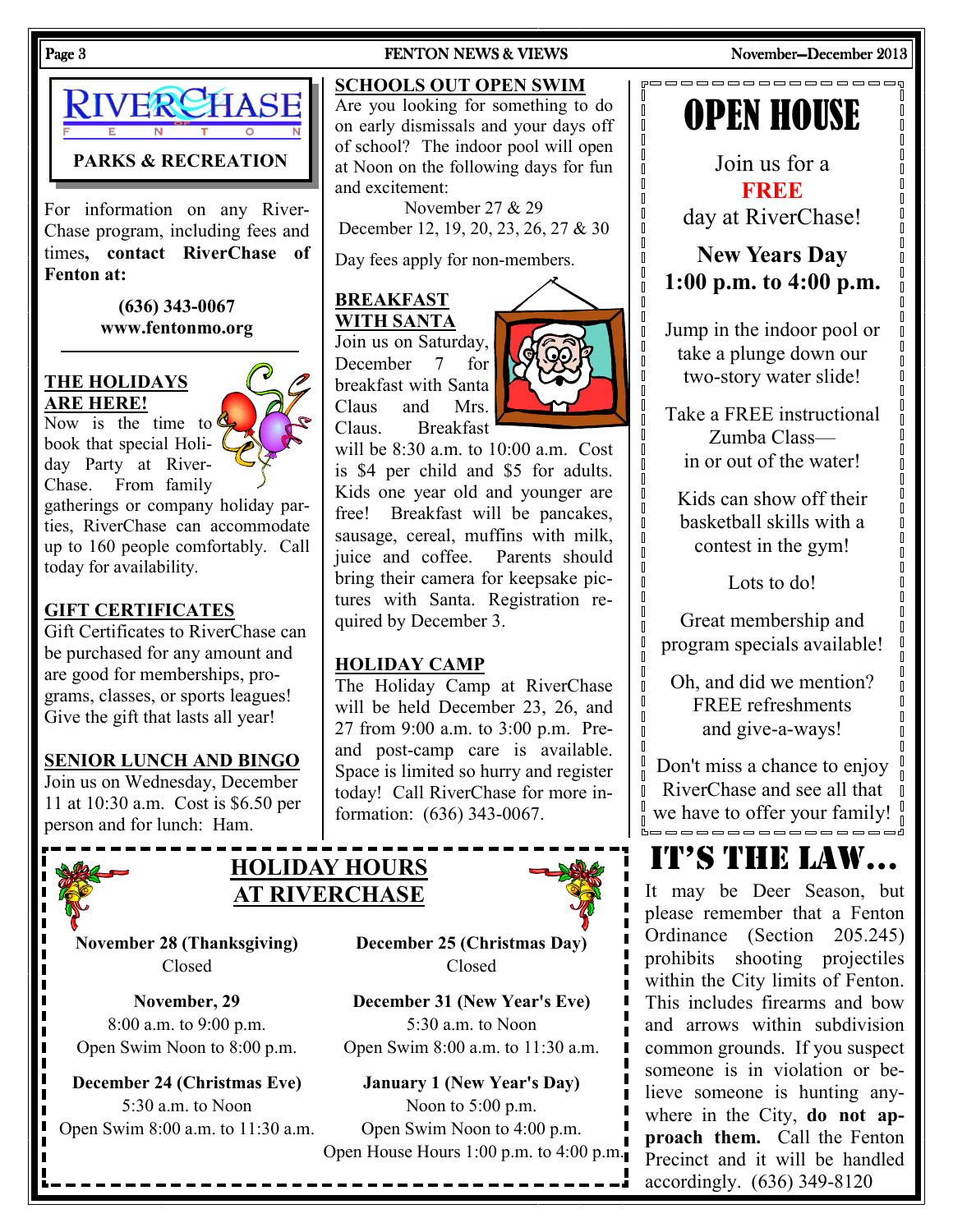#### Page 4 FENTON NEWS & VIEWS November—December 2013

**FENTON** HISTORICAL SOCIETY





When: Sat., Dec. 7 Where: #1 Church St. Time: 10:30 a.m. to 3:00 p.m.

Come in out of the cold and join the festivities at the Fenton Historical Society's Christmas Open House. There'll be music of the season, and a chance to relax with some delicious refreshments. And for a peek into the past, Patty Hunt, our secretary and archivist, has graciously loaned us her vintage Christmas card collection. For gift giving, we have a selection of items available for purchase including our 2014 calendar filled with early Fenton photographs. This unique calendar will also be available at the Fenton Branch of the Rockwood Bank and at City Hall. Price \$4.00. Proceeds from all sales help support the work of your Society in preserving local history.





Be sure and join us at 7:00 p.m. on the first Thursday of each month. Our meetings are open to the public. For information please call 636-326-0808.

#### ST. LOUIS COUNTY POLICE—FENTON PRECINCT UPDATE



thoughts of turkey and football, but for many, the day after Thanksgiving brings another thought— BLACK FRIDAY!

experience, try utilizing the alternate  $(office/warehouse for electronic vaping)$ Most Fenton residents know that Black Friday transforms the peaceful Gravois Bluffs into a commuting nightmare. To ease your shopping entrances and exits.

As you browse through the electronics department, criminals are browsing the parking lot shopping for the same items that YOU may have left in your car. Criminals look for items in view on the seats of your car, or tucked away in you center console. Keep items out of sight! Criminals also love unlocked doors. This makes stealing your gifts and electronic devices really convenient. They need to be quick and discreet. Most of the time, if your door is locked they will move on to the next car.

Neighborhood Policing Officer: Officer Aaron Dilks (636) 349-8120, ext. 1123 Precinct Phone (636) 349-8120

#### mi **Teni tiki** Manjuri Litik DID YOU KNOW …

Christian Environmental, our trash and recycling provider, observes six holidays every year. They are as follows:

 New Years Day Labor Day Memorial Day Thanksgiving Independence Day Christmas

If a holiday falls during a normal work week (Monday - Friday) and the holiday falls on or before our pick up day your trash and/or recycling will be picked up one day later than normally scheduled.

#### NEW BUSINESS CORNER

The following businesses have applied for an Occupancy Permit and are plan-Thanksgiving brings ning on calling Fenton "home":

> Ballyard Sports, LLC 601 Gravois Bluffs Blvd., Ste. D (baseball/softball lessons, equipment rental, small retail proshop)

Epic 6 Laser Tag & Sports Arena 601 Gravois Bluffs Blvd., Ste. G (family entertainment)

Maximum Vapors, LLC 1609 Manufacturers Drive

Specialty Service Supply 1760 Chase Drive (distribution of sealing and cleaning supplies for stone, concrete and masonry industries)

SANTA LETTERS

\*\*\*\*\*\*\*\*\*\*\*

RiverChase will help deliver letters to Santa this season, and he has promised to answer all letters from River-Chase! Pick up a blank "Letter To Santa" form from the front desk and each child will receive a personalized letter from Santa. Please send letters between November 20 and December 17 only. Be sure your address is printed clearly on the letter! Drop off at the RiverChase Santa mailbox located at the front desk or send your letters to the following address: Santa c/o RiverChase

990 Horan Drive Fenton, MO 63026

\*\*\*\*\*\*\*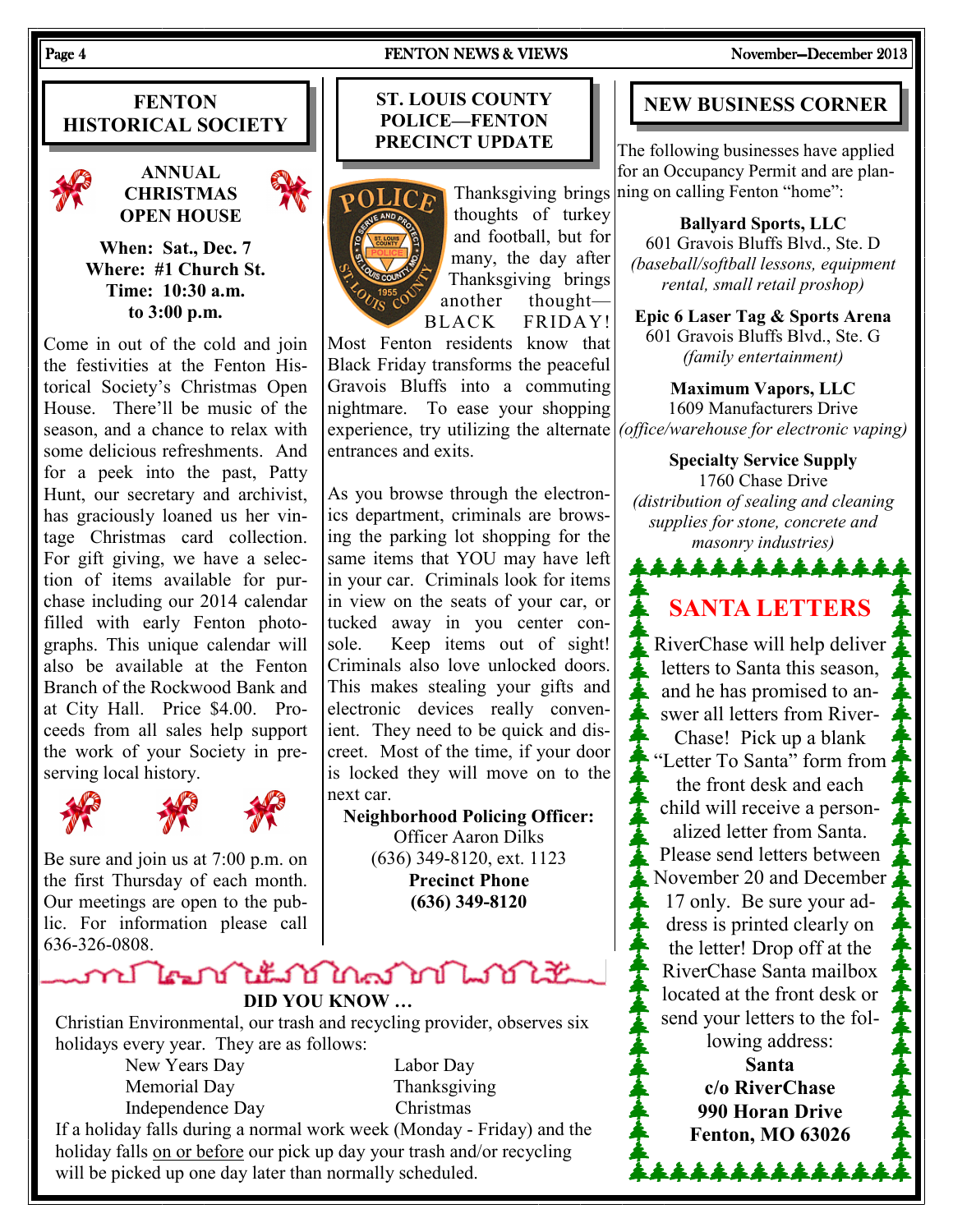| Page 5                                                                                                                                                                            | <b>FENTON NEWS &amp; VIEWS</b>                                                                                                                                                                     | November-December 2013                                                                                                                                                          |  |
|-----------------------------------------------------------------------------------------------------------------------------------------------------------------------------------|----------------------------------------------------------------------------------------------------------------------------------------------------------------------------------------------------|---------------------------------------------------------------------------------------------------------------------------------------------------------------------------------|--|
| <b>DECISIONS FROM THE</b><br><b>OCTOBER 16 &amp; 24</b><br><b>AND NOVEMBER 7 &amp; 12</b><br><b>BOARD OF ALDERMEN</b><br><b>MEETINGS</b>                                          | Approved seeking requests for<br>proposals for court software.<br>Approved application for liquor<br>license submitted by Road Ranger,<br>LLC.                                                     | #3363 Approved an agreement<br>$\checkmark$<br>with Brinker & Doyen, LLP for<br>professional services.<br><b>MISCELLANEOUS</b><br>$\checkmark$<br>A Public Hearing was held     |  |
| <b>DECISIONS</b><br>$\checkmark$ Approved<br>membership to the<br>Suburban Mayors of St. Louis<br>County.<br>Approved petition for Site Plan<br>$\checkmark$                      | Approved seeking bids for final<br>rebate analysis for the 2004 Series<br>Certificates of Participation.<br>$\checkmark$<br>Approved accepting Mesothelioma<br>liability under Missouri's Workers' | October 24 regarding the Status<br>of Progress Under Proposed<br>Time Schedule for the Re-<br>development Plan for the Olde<br>Towne Redevelopment Area.                        |  |
| approval by Stock & Associates<br>Consulting Engineers, Inc. on<br>behalf of Wilson's Structural<br>Steel.                                                                        | Compensation Act.<br>$\checkmark$<br>Approved seeking requests for<br>proposals for IT services.<br><b>ORDINANCES</b>                                                                              | <b>SENIOR BLOOD</b><br><b>PRESSURE</b><br><b>CHECKS</b>                                                                                                                         |  |
| Approved petition for Site Plan<br>approval by Gray Design Group<br>representing Panattoni<br>Development.<br>Approved the Boundary                                               | $\times$ #3358<br>Approved<br>section<br>amending<br>466.030 (B) (6), to<br>allow "Arcade" as a<br>Permitted Use.                                                                                  | On the second Tuesday of every<br>month, RiverChase offers FREE<br>blood pressure checks for seniors<br>(55+). These are provided by St.                                        |  |
| Adjustment Plat submitted by<br>Alliance Credit Union for<br>Executive Industrial Park Plat<br>Two.                                                                               | $\checkmark$<br>Bill 13-64 Amendment to zone<br>district map rezoning property from<br>"R-1" Single-Family Residential to<br>"R-2" Single-Family Residential/                                      | Clare Health Center.<br><b>FALL LEAF PROGRAM</b>                                                                                                                                |  |
| Approved request from St.<br>Louis County Board of Election<br>Commissioners to have City<br>Hall serve as a polling place for<br>the 2014 Elections.                             | Planned Unit Development (PUD)<br>Overlay District as petitioned by<br>McBride Riverchase, LLC for a<br>subdivision known as The Arbors at<br>Riverchase. Bill Failed.                             | The City's Fall Leaf<br>Pickup Program has be-<br>gun! Leaf pick up will<br>start at $7:00$ a.m. on<br>Mondays and should take two to five                                      |  |
| $\checkmark$ Approved a request to hold the<br>Meetings of the Board of<br>Adjustment at 7:00 p.m.                                                                                | #3359<br>Approved a revised<br>$\vert\checkmark\vert$<br>irrevocable letter of credit with<br>Ronald E. Emmenegger Enterprises,<br>Inc. guaranteeing subdivision                                   | days depending on the amount of<br>leaves being removed. Leaf pickup<br>will run through the week of Decem-<br>ber 16.                                                          |  |
| Approved request to cease<br>$\checkmark$<br>application of the multiplier all<br>accounts and to add wages and<br>benefits to expenses applied to<br>the Parks/Storm Water Fund. | improvements for the Estates of<br>Uthoff Valley.<br>$\checkmark$<br>#3360 Approved a Service Level<br>Performance Agreement with<br>Bitdefender for security services for                         | PLEASE DO NOT RAKE LEAVES<br>INTO THE STREET. Leaves should<br>be raked to the back of curbs as<br>leaves in the gutter could wash into<br>and ultimately clog the storm system |  |
| Approved the job descriptions<br>for the Courts and Community<br>Development Departments.                                                                                         | the City of Fenton's computers for<br>one year.<br>$\checkmark$<br>#3361<br>Approved terminating tax                                                                                               | during heavy rains.<br>Leaf piles containing debris or items<br>other than leaves will be left and re-                                                                          |  |
| Approved the Workers'<br>Compensation Procedures.                                                                                                                                 | increment financing within<br>redevelopment project area 2 of the<br>Olde Towne Redevelopment area;                                                                                                | moved the following week if the un-<br>acceptable material has been re-<br>moved. This includes, but is not lim-                                                                |  |
| Approve request from the City<br>of Sunset Hills to close the<br>Gravois Road Bridge for a run<br>on November 28, 2013.                                                           | dissolving the account of the special<br>allocation fund related thereto; and<br>authorizing certain actions thereto.                                                                              | ited to, animal feces, lawn clippings,<br>limbs, bottles, newspapers, scrap<br>lumber or metal, bricks or cinder<br>blocks.                                                     |  |
| Approved petition for Site Plan<br>approval by Gravois Bluffs A,<br>LLC.                                                                                                          | Approved eliminating the<br>$\sqrt{43362}$<br>position of City Administrator.                                                                                                                      | If you have questions please contact<br>Public Works at (636) 349-8155.                                                                                                         |  |
|                                                                                                                                                                                   |                                                                                                                                                                                                    |                                                                                                                                                                                 |  |
|                                                                                                                                                                                   |                                                                                                                                                                                                    |                                                                                                                                                                                 |  |